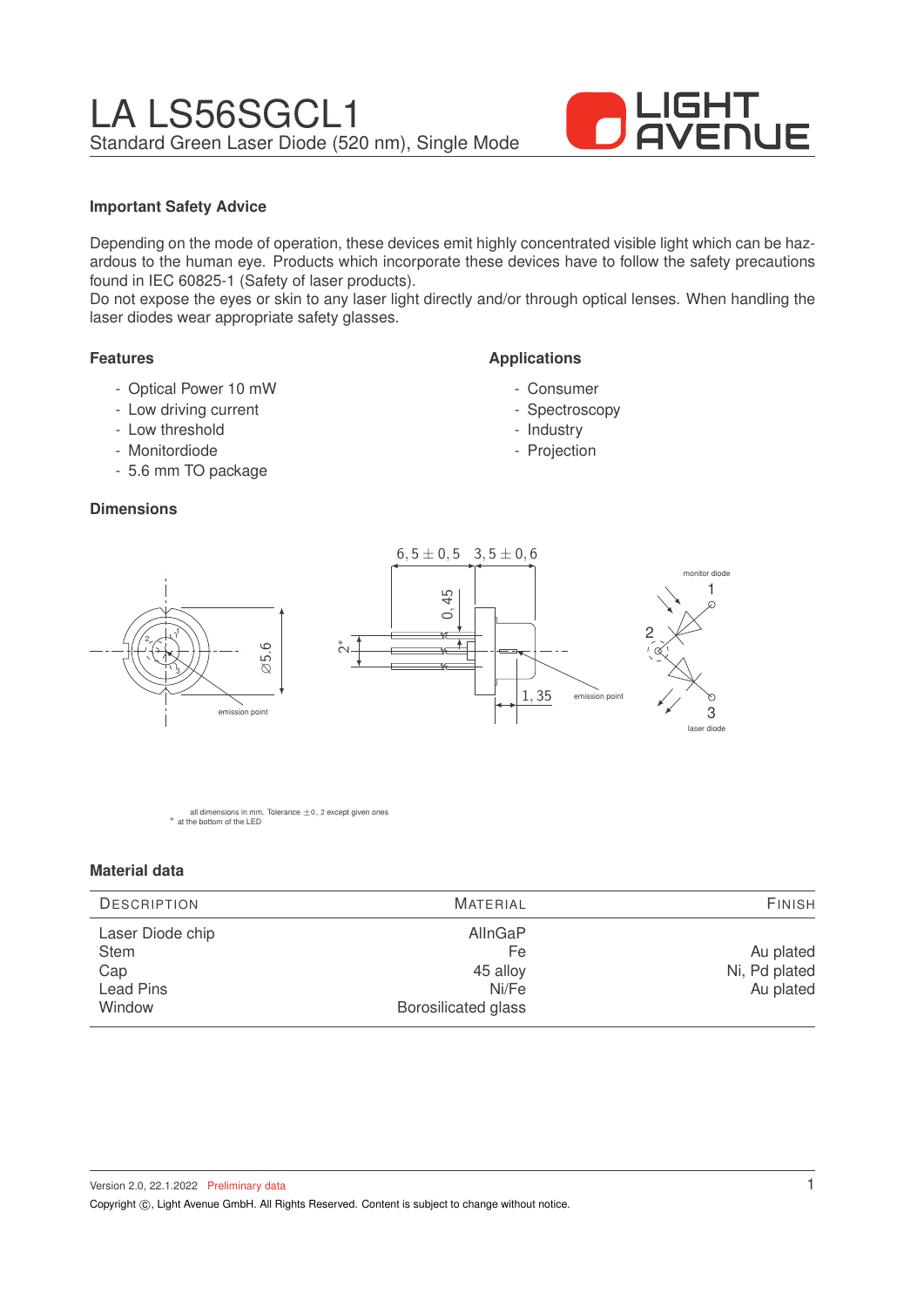

# **Electro-optical characteristics (** $T_A = 25°C$ **)<sup>2</sup>**

| <b>PARAMETER</b>                                                                | <b>SYMBOL</b>                                                                                                          | CONDITION                                                       | MIN.          | TYP <sup>1</sup>       | MAX.            | UNIT                          |
|---------------------------------------------------------------------------------|------------------------------------------------------------------------------------------------------------------------|-----------------------------------------------------------------|---------------|------------------------|-----------------|-------------------------------|
| <b>Threshold Current</b><br>Radiant power<br>Forward voltage<br>Peak wavelength | $I_{th}$<br>$\Phi_e$<br>$V_{F}% ^{r}\left( \mathcal{S}\right) =V_{F}^{r}\left( \mathcal{S}\right)$<br>$\lambda_{peak}$ | $I_f = 60$ mA<br>$I_f = 60 \text{ mA}$<br>$I_f = 60 \text{ mA}$ | 510           | 30<br>10<br>5,4<br>520 | 60<br>16<br>530 | mA<br>mW<br>V<br>nm           |
| <b>FWHM</b> parallel<br>FWHM perpendicular<br>Tilt Angle parallel               | $\Theta_\parallel$<br>$\Theta_{\perp}$<br>$\Delta\Theta_{\parallel}$                                                   |                                                                 | 5<br>19<br>-3 | 6,6<br>21.4            | 9<br>25<br>3    | $\circ$<br>$\circ$<br>$\circ$ |

# **Maximum ratings (** $T_A = 25$ °C)

| <b>PARAMETER</b>                                             | <b>SYMBOL</b>               | CONDITION              | <b>MINIMUM</b> | <b>MAXIMUM</b> | UNIT                         |
|--------------------------------------------------------------|-----------------------------|------------------------|----------------|----------------|------------------------------|
| <b>Operating Current</b><br><b>Optical Pulse Power</b>       | $1_{f,max}$                 | $t_p = 30$ ns, D = 40% |                | 120            | mA<br>mW                     |
| <b>Operating Temperature</b>                                 | $\Phi_{ep,max}$<br>$T_{op}$ |                        | $-20$          | $+60$          | $^{\circ}$ C                 |
| Storage Temperature<br>Soldering Temperature <sup>Note</sup> | $T_{st}$<br>$T_{sold}$      |                        | $-40$          | $+85$<br>260   | $^{\circ}$ C<br>$^{\circ}$ C |
| Reverse Voltage                                              | $V_R$                       |                        | っ              |                |                              |

# **Thermal characteristics**

| PARAMETER             | <b>SYMBOL</b>     | <b>VALUE</b> | UNIT           |
|-----------------------|-------------------|--------------|----------------|
| Thermal resistance    | $R\Theta_{J-Pin}$ | 34           | K/W            |
| Soldering temperature | $T_{sold}$        | 260          | $\circ$ $\cap$ |

Note: Soldering temperature refers to an iron tip temperature (max 30W power) during the solder process. Soldering positions should be 1.6 mm away from the bottom edge of the case. The immersion time must be less than 3s.

# $\mathsf{Binning}\left(I_F=60\,\mathrm{mA}\right)^2$

|     | WAVELENGTH (NM) |           |           |           |           |           |           |          |
|-----|-----------------|-----------|-----------|-----------|-----------|-----------|-----------|----------|
|     | $510.0 -$       | $512.5 -$ | $515.0 -$ | $517.5 -$ | $520.0 -$ | $522.5 -$ | $525.0 -$ | $527.5-$ |
|     | 512.5           | 515.0     | 517.5     | 520.0     | 522.5     | 525.0     | 527.5     | 530,0    |
| Bin |                 |           |           |           |           |           |           |          |

Version 2.0, 22.1.2022 Preliminary data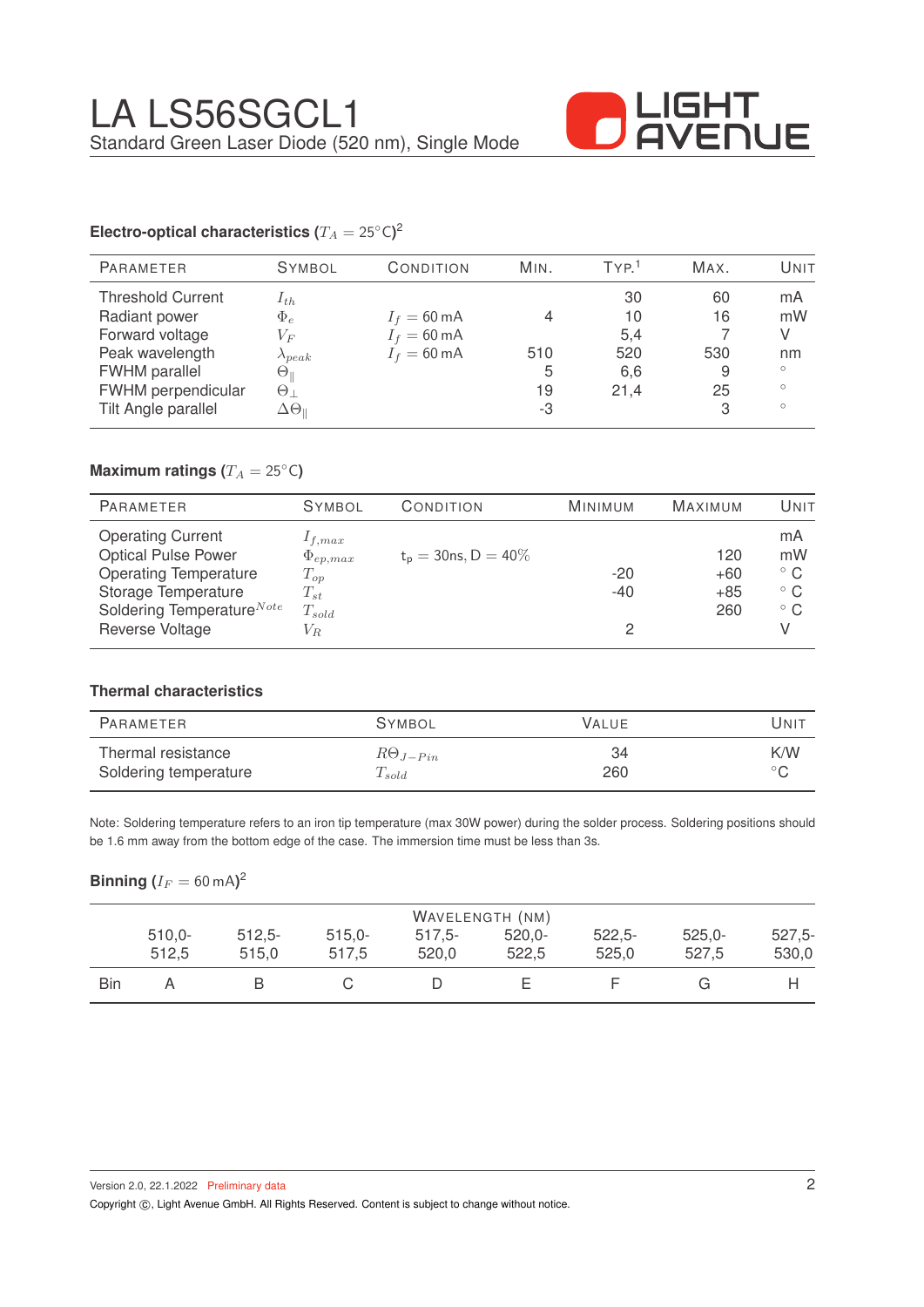

# **Important Usage and Application Information**

Lead free product - RoHS compliant.

All products, product specifications and data to improve reliability, function, design or otherwise are subject to change without notice. The information describes the type of component and shall not be considered as assured characteristics.

Due to technical requirements components may contain dangerous substances. For information on the types in question please contact our Sales Organization.

These laser diodes are designed as consumer goods in production and quality, especially in the application areas of computers, measuring equipment, tooling machines, audio visual equipment and home applicances. Please do not use this product for equipment, which needs extremely high reliability and safety in function and precision. Operating the laser diode above the maximum rating even for very short periods of time can damage the laser diode or reduce its lifetime. The laser diode must be operated with a suitable power supply with minimized electrical noise. When using this product, please stay within the maximum ratings, pay attention to the other instructions, conditions and precautions described in this datasheet. We will assume no responsibility for any damages resulting from improper use of this product.

#### **Handling and Storage Conditions**

The laser diode is very sensitive to electrostatic discharge (ESD). Proper precautions must be taken. Furthermore the package is a not hermetic package. Please be careful by using this product in humid atmosphere or atmosphere containing caustic or corrosive gases as this may cause the product to fail. When the product is soldered, please do not apply pyhsical stress to the lead pins. Avoid the heating of the complete package by preheating or reflow. Please only heat the lead section for a short time. When the leads are formed or cutted, please do not apply physical stress.

Please finish soldering within 7 days or keep the products in a sealed box to avoid silver oxidization.

# **Packing**

Laser diodes are arranged in trays. A cover is put on the top of the tray. For shipment the trays are arranged to stacks and placed into an ESD bag and packaging box. Please use the recycling operators familiar to you. If required you can ask for our help. Please get in touch with your nearest sales office. By agreement we will take packing material back, if sorted. Transport costs of any kind must be paid by customers. For packing material that is returned to us unsorted or which we are not obliged to accept, any costs incurred will be invoiced to you.

# **Returns and Complaints**

For complaints and returns of material a RMA-number is necessary. Samples for analysis purposes can be send to us without credit.

# **Shipping Conditions**

If not otherwise arranged, the "General Terms of Business of Light Avenue GmbH" apply for any shipment. If this document is not familiar to you, please request it at our nearest sales office.

Version 2.0, 22.1.2022 Preliminary data Copyright (C), Light Avenue GmbH. All Rights Reserved. Content is subject to change without notice.